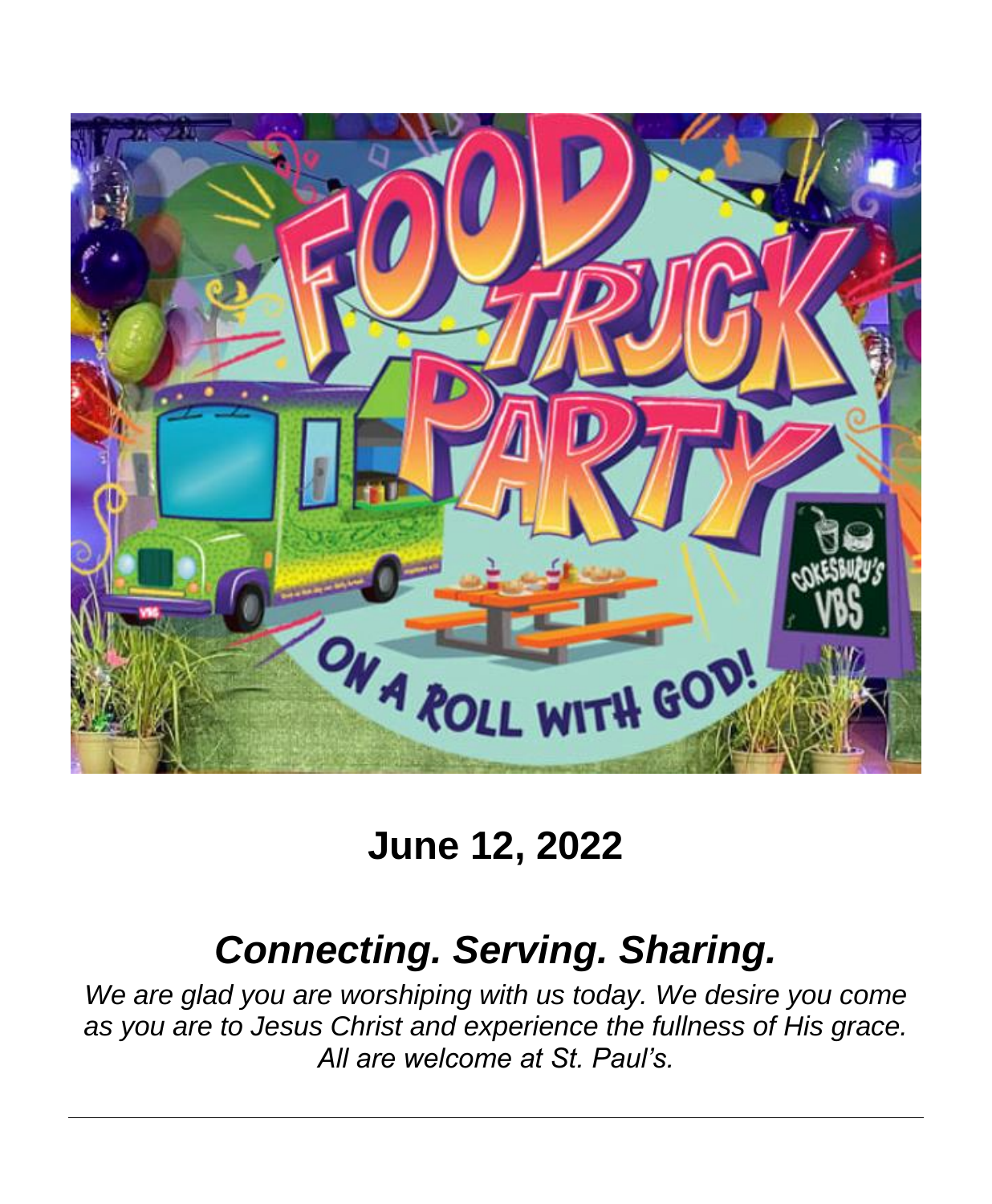### We Gather Together

Welcome to Worship *Welcome* Congregation, v. 1 Let us know you're worshiping with us today by leaving a comment on our video stream.

Greeting and Invitation **Danny Wayman** 

Who We Are: **At St. Paul's United Methodist Church, we are a community of Christ followers who serve, worship, and grow together from the heart of downtown Shawnee.**

Our Mission: **At St. Paul's United Methodist Church, we believe we are called to the mission of making disciples by** *connecting, serving***, and** *sharing* **in the love of Christ to all of God's children for the transformation of the world.**

Opening Psalm **from Psalm 8** and 10 and 10 and 10 and 10 and 10 and 10 and 10 and 10 and 10 and 10 and 10 and 10 and 10 and 10 and 10 and 10 and 10 and 10 and 10 and 10 and 10 and 10 and 10 and 10 and 10 and 10 and 10 and

Bentley Varnell

### We Worship Together

Opening Hymn*Come, Thou Fount of Every Blessing* UMH 400

Reading of the Word **Contract Contract Contract Contract Contract Contract Contract Contract Contract Contract Contract Contract Contract Contract Contract Contract Contract Contract Contract Contract Contract Contract Con** 

Bentley Varnell

*The Apostles' Creed* and *The Gloria Patri* UMH 881 and 70

Pastoral Prayer and the Lord's Prayer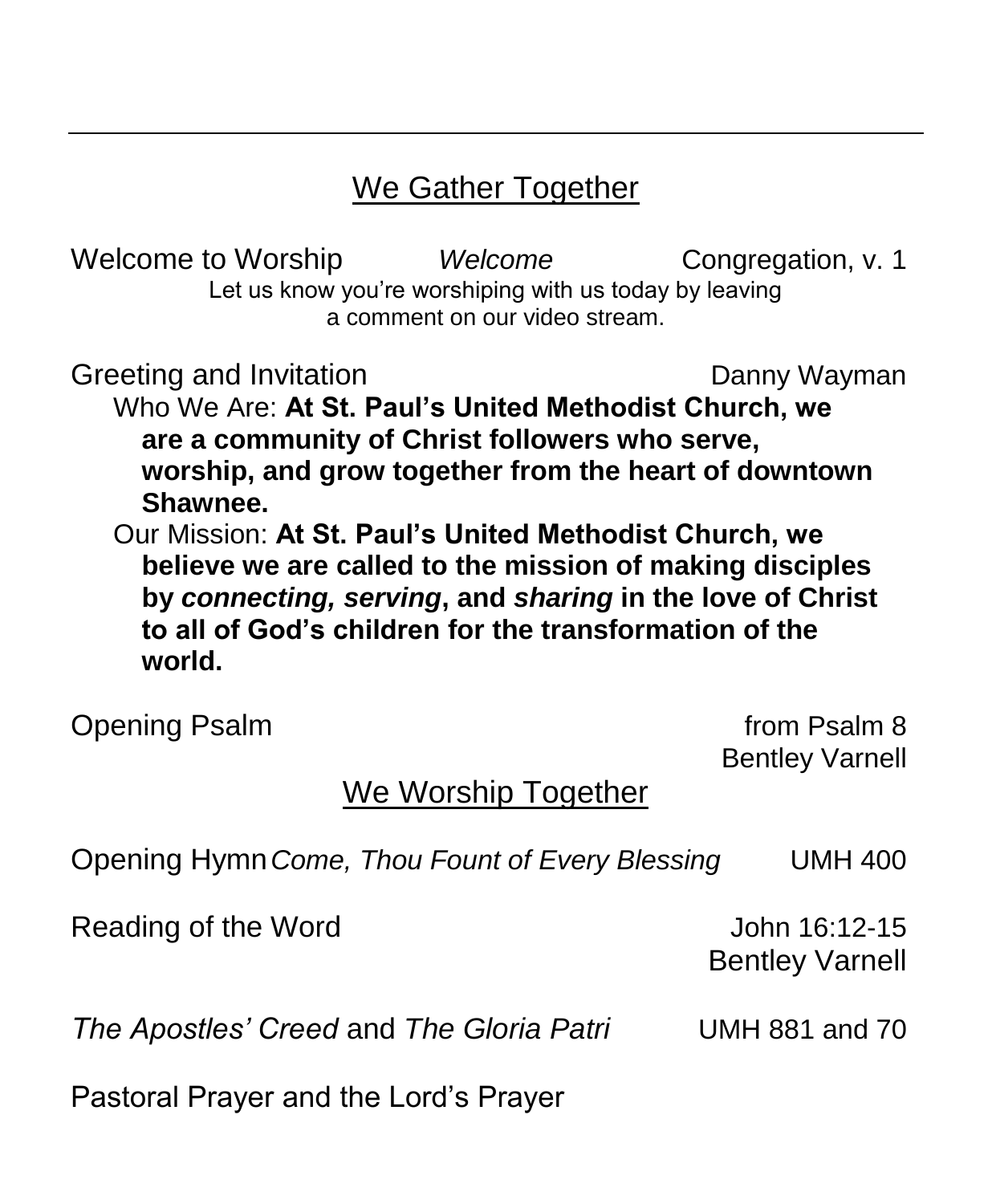| Offering<br><b>Offertory</b><br>Doxology | <b>Children's Music</b>              | <b>UMH 95</b> |  |
|------------------------------------------|--------------------------------------|---------------|--|
| Children's Sermon/Music and Prayer       |                                      |               |  |
| Homily                                   | <b>Hope Does Not Disappoint</b>      | Romans 5:1-5  |  |
| Call to Discipleship                     |                                      |               |  |
| <b>Benediction</b>                       | We Go to Serve Together              | Danny Wayman  |  |
| <b>Sending Forth</b>                     | <b>VBS Music</b>                     |               |  |
| Postlude<br>Notes:                       | <b>Connecting. Serving. Sharing.</b> |               |  |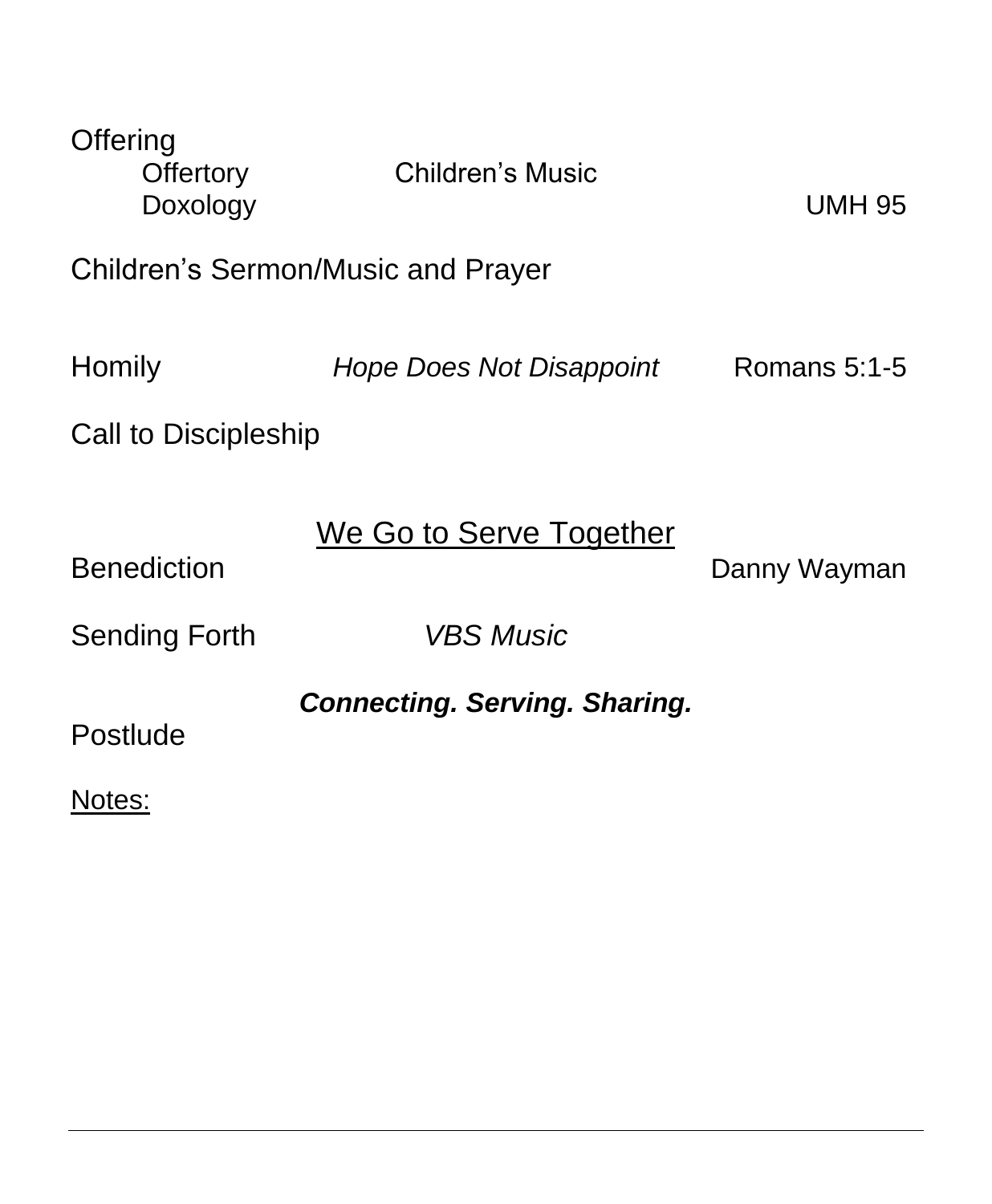Worship with us LIVE every Sunday on Facebook. Subscribe to our YouTube channel to access worship services at your convenience.

#### **Are You New to St. Paul's?** Welcome!

We want to get to know you better. Email the pastor at [danny@shawneestpauls.com](mailto:danny@shawneestpauls.com) for a connection. [Sign up for our e-newsletter](https://shawneestpauls.com/email-updates) at ShawneeStPauls.com

**Worship Leaders**

| Pastor                               | Danny Wayman                           |
|--------------------------------------|----------------------------------------|
| Discipleship & Dev.                  | <b>Tate Monroe</b>                     |
| <b>Online Worship Host</b>           | <b>Karen Harris</b>                    |
| Liturgist                            | <b>Bentley Varnell</b>                 |
| <b>Greeters</b>                      | Allen & Nancy Bryce; Marilyn           |
|                                      | <b>Bradford, Sharron Bruton Pounds</b> |
| Dir. of Music Min.                   | <b>Sharon Reese</b>                    |
| Pianist                              |                                        |
| Hymn Leader                          | <b>Steve Reese</b>                     |
| <b>Video &amp; Production Editor</b> | <b>Tate Monroe</b>                     |
| <b>Audio/Visual Techs</b>            | The Youth in the Booth                 |

Website: [ShawneeStPauls.com](https://shawneestpauls.com/) Connect with us on: [Facebook,](https://www.facebook.com/shawneestpauls) [Twitter,](https://www.twitter.com/shawneestpauls) [Instagram,](https://www.instagram.com/shawneestpauls) [and YouTube](https://www.youtube.com/channel/UCfpP1r4ZRkoR49QBVKFDpRg)

> **St. Paul's United Methodist Church** 301 N. Beard Ave. Shawnee, OK 74801 Phone: (405) 273-0982